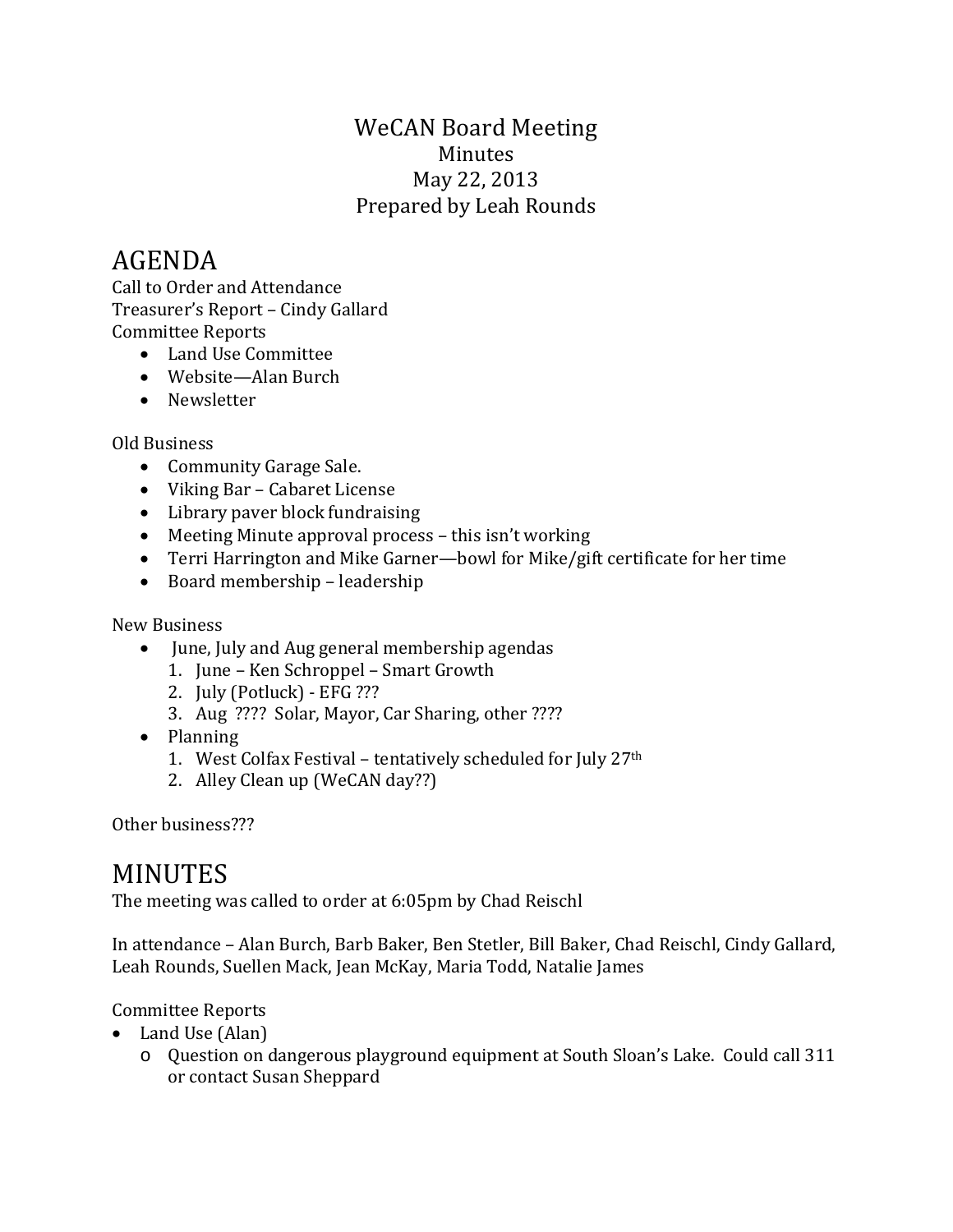- o Public nuisance and abatement. Alan is building a map on Google Docs and they will be entered as they come in. Richard will keep track of them and follow up. Nuisance abatements are felony activity (meth lab, domestic violence, etc). Chad receives the notices. Possibility of have the police and neighborhood services come to do some education on these issues
- o Zoning change issues WeCAN needs a process in place on how to react when notices come in. Jefferson Park and Highlands both have good policies in place, look at these for a basis.
- Website (Alan)
	- o Maria brought mock ups of the new website. The old one has a lot of lost links and needs an update. Maria walked us through the website
	- o Membership numbers are being stored in different places, Alan is working on getting them all into one database
	- o Need to decide who to give editing rights to, so others can go in to add things or post articles, etc
- Newsletter
	- $\circ$  Looking for a new carrier, about 130 fliers, SE part of the neighborhood.
	- o May expenses still not in, Bill needs to get receipts to Cindy

Treasurer's Report (Cindy)

- Have insurance in place, a \$900+ expense
- Recently paid for the windows for the garage sale project, \$1500, but \$700 of this is from a private donation
- Need to come up with a better financial plan before more big expenses come in.
- \$850 will be taken from the garage sale funds
- There is still the DPL paver commitment of \$1500
- [www.mint.com](http://www.mint.com/) is a free financial program, owned by quicken program, and may be a better option for keeping track of our finances

• Start asking for \$5-10 donations at general meetings, possibly for a specific project. Possibly greeters ask for small donations at the door

• Need to move to true budgeting; keep better record of expenses, costs, etc. Need to make WeCAN financially secure and sustainable

• Add a sponsorship committee – someone to talk to business owners about sponsoring newsletters, etc

• One large yearly expense in the insurance. Discussed in the past having board members contribute towards this

- If revenues reach \$50k a year, more grants are available, WeCAN is far from being here
- Add information to the newsletter and website about donations.
- Budget will be discussed at the next Presidents meeting

Old Business

- Community Garage Sale (Barbara)
	- o Ben's garage is full of donations, many nice things came in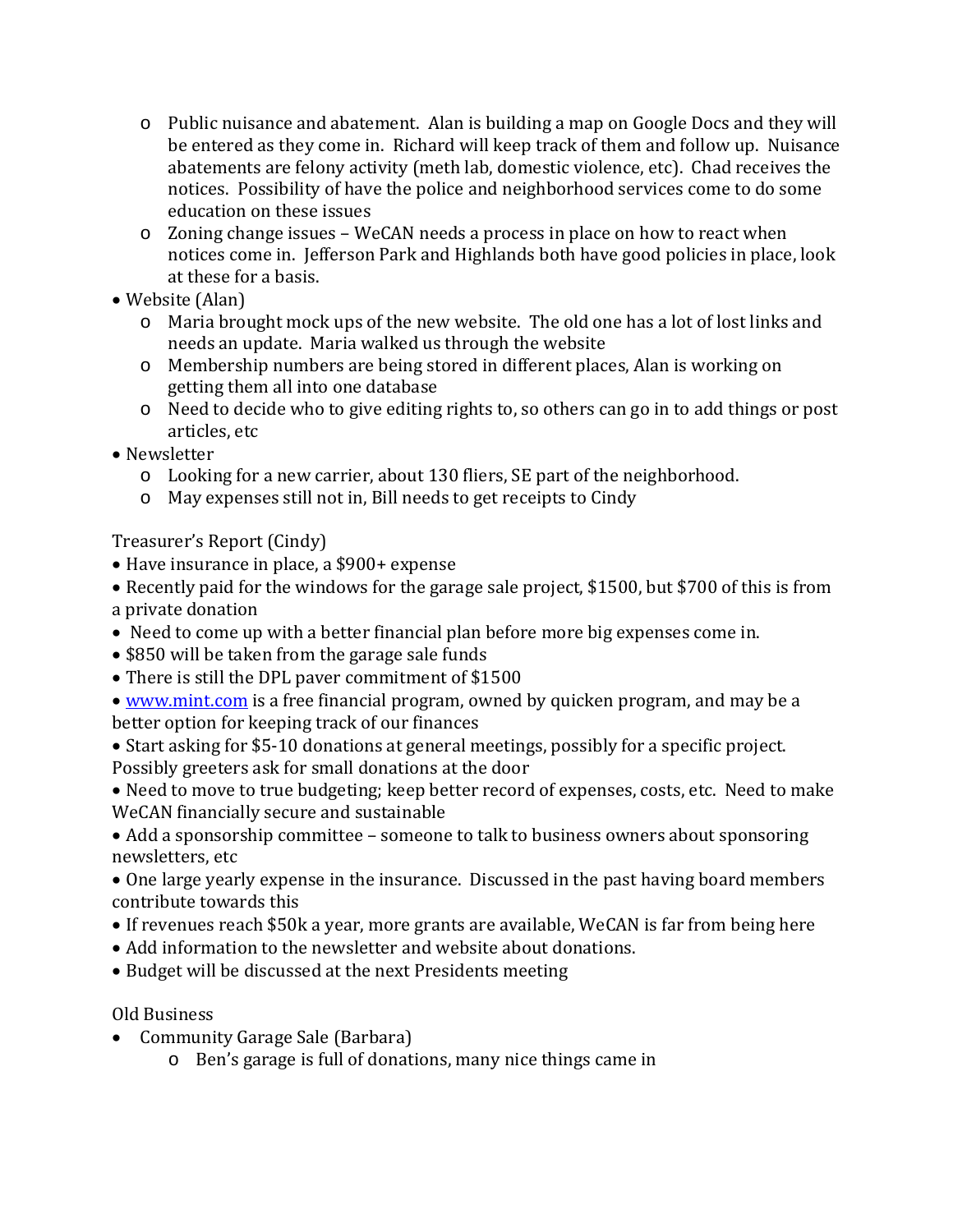- o Need help hauling things from Ben's garage top the VFW parking lot the morning of the sale. Michael Mack will help and has a truck. Alan willing to rent a U-haul if needed
- o Table signs needed to designate WeCAN tables
- o There is a cashier plan, one person will have the cashbox
- Viking (Ben)
	- o Jolene and Brian Knight didn't appear to have a full understanding of WeCAN's concerns at the last general meeting
	- o Getting together to write up a "Good Neighbor Agreement," making them a larger part of the dialogue and invite them to meetings
	- o Ben will work on the document and a communication plan. Those interested in helping with this plan can meet with Ben and the Knights in the next couple months.
	- o Jolene Knight expressed that she would like the agreement before the licensing meeting on May 29th
	- o Question on the enforceability of the agreement? As enforceable as any signed agreement by two parties
	- o Ben will call Knights tonight to plan a timeline and try to meet before May 29th
- Library Paver (Barbara and Suellen)
	- o Suellen and Michael will provide beer and wine for the fundraising party at their home. Possibly having it in September or October and midweek to include more of the Jewish community.
	- o Music Jude has a flamenco band available. Barb knows of a jazz musician she could ask
	- o Food Barb has a chef friend that could make appetizers
	- o Will reimburse WeCAN for expenses and the rest will go towards the library paver
	- o Need to come up with a more specific budget for this project
	- o Will need to coordinate with the Jewish community
- Minute approval process does not work well, Chad needs more people to respond, he will send out reminders for approval
- Ben will get the \$50 Whole Foods gift card for Terri Harrington. When Barbara has the time she will look into the bowl for Michael
- All other old business tabled to next board meeting

### New Business

- Future planning for future general membership meetings
	- o June Cameron from EFG, Ben will contact him
	- o July (potluck) Mayor?
	- o August Kern Schroppel?
	- o September or November Health care reform speaker? Ask for interest at general meetings and Natalie is willing to research a speaker
- A car-sharing program has expressed interest in advertizing in the newsletter. Chad will contact them on a possible sponsorship
- All other new business tabled until next board meeting